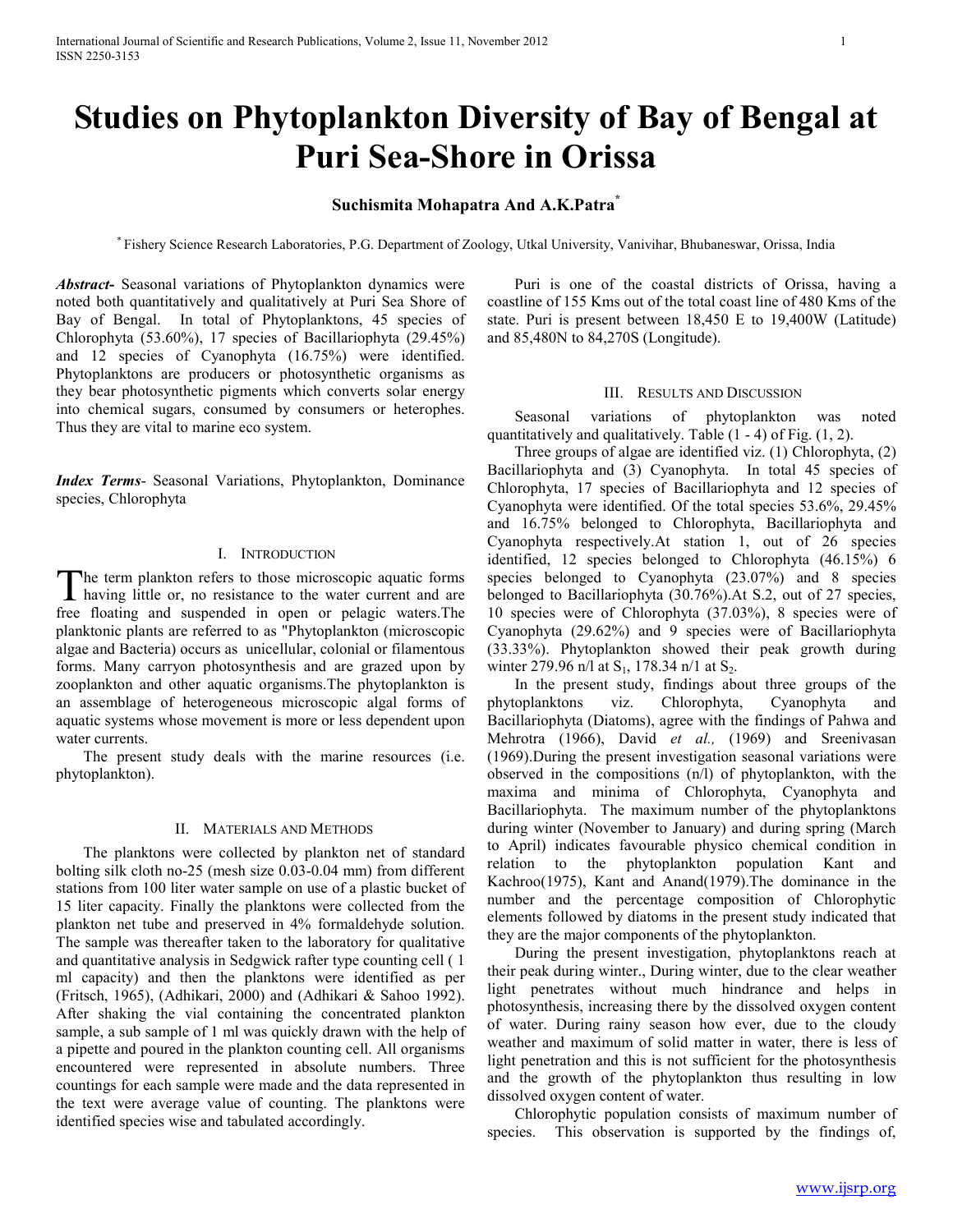Munawar and Munawar (1976), Kant (1981) Kulkarni and Nibalkar (1981) in relation to other aquatic habitats.The concentration of dissolved oxygen and free carbonate are the controlling factors for the development of chlorophytic population and their distribution.

# **Table-1 : Number of total phytoplankton species identified and their percentage belonging to various taxonomic groups in S<sup>1</sup> and S2 during 2009-2010.**

| <b>Species group</b> |                       |               | د ف                   |               |
|----------------------|-----------------------|---------------|-----------------------|---------------|
|                      | <b>No. of Species</b> | $\frac{0}{0}$ | <b>No. of Species</b> | $\frac{0}{0}$ |
| Chlorophyta          | ר ו                   | 46.15         | 10                    | 37.03         |
| Cyanophyta           |                       | 23.07         |                       | 29.62         |
| Bacillariophyta      |                       | 30.76         |                       |               |

|  | Table-2 : Standing Stock and % distribution of phytoplankton during different months of 2009-2010 at $S_1$ (in million liter) |  |  |
|--|-------------------------------------------------------------------------------------------------------------------------------|--|--|
|--|-------------------------------------------------------------------------------------------------------------------------------|--|--|

| <b>Months</b> | Total phytoplankton n/l | Chlorophyta |               | Cyanophyta |               | Bacillariophyta |               |
|---------------|-------------------------|-------------|---------------|------------|---------------|-----------------|---------------|
|               |                         | n/l         | $\frac{0}{0}$ | n/l        | $\frac{0}{0}$ | n/l             | $\frac{0}{0}$ |
| Apr           | 195.31                  | 181.87      | 93.22         | Nil        | Nil           | 13.43           | 6.68          |
| May           | 75.34                   | 68.50       | 90.91         | Nil        | Nil           | 6.84            | 9.09          |
| Jun           | 75.34                   | 68.50       | 90.91         | Nil        | Nil           | 6.84            | 9.09          |
| Jul           | 60.24                   | 50.23       | 83.37         | Nil        | Nil           | 10.01           | 16.63         |
| Aug           | 75.24                   | 58.55       | 77.81         | Nil        | Nil           | 16.69           | 22.19         |
| Sept          | 74.37                   | 27.07       | 36.37         | 20.27      | 27.27         | 27.03           | 36.36         |
| Oct           | 193.30                  | 126.08      | 64.71         | 33.61      | 17.39         | 33.61           | 17.39         |
| Nov           | 80.24                   | 58.12       | 72.43         | 5.52       | 6.88          | 16.60           | 20.69         |
| Dec           | 279.96                  | 180.04      | 64.31         | 33.32      | 11.90         | 66.60           | 23.79         |
| Jan           | 210.03                  | 76.41       | 36.37         | 70.00      | 33.33         | 63.64           | 30.30         |
| Fab           | 170.34                  | 67.48       | 38.48         | 67.40      | 38.44         | 40.46           | 23.08         |
| Mar           | 110.26                  | 102.90      | 93.33         | Nil        | Nil           | 7.36            | 6.67          |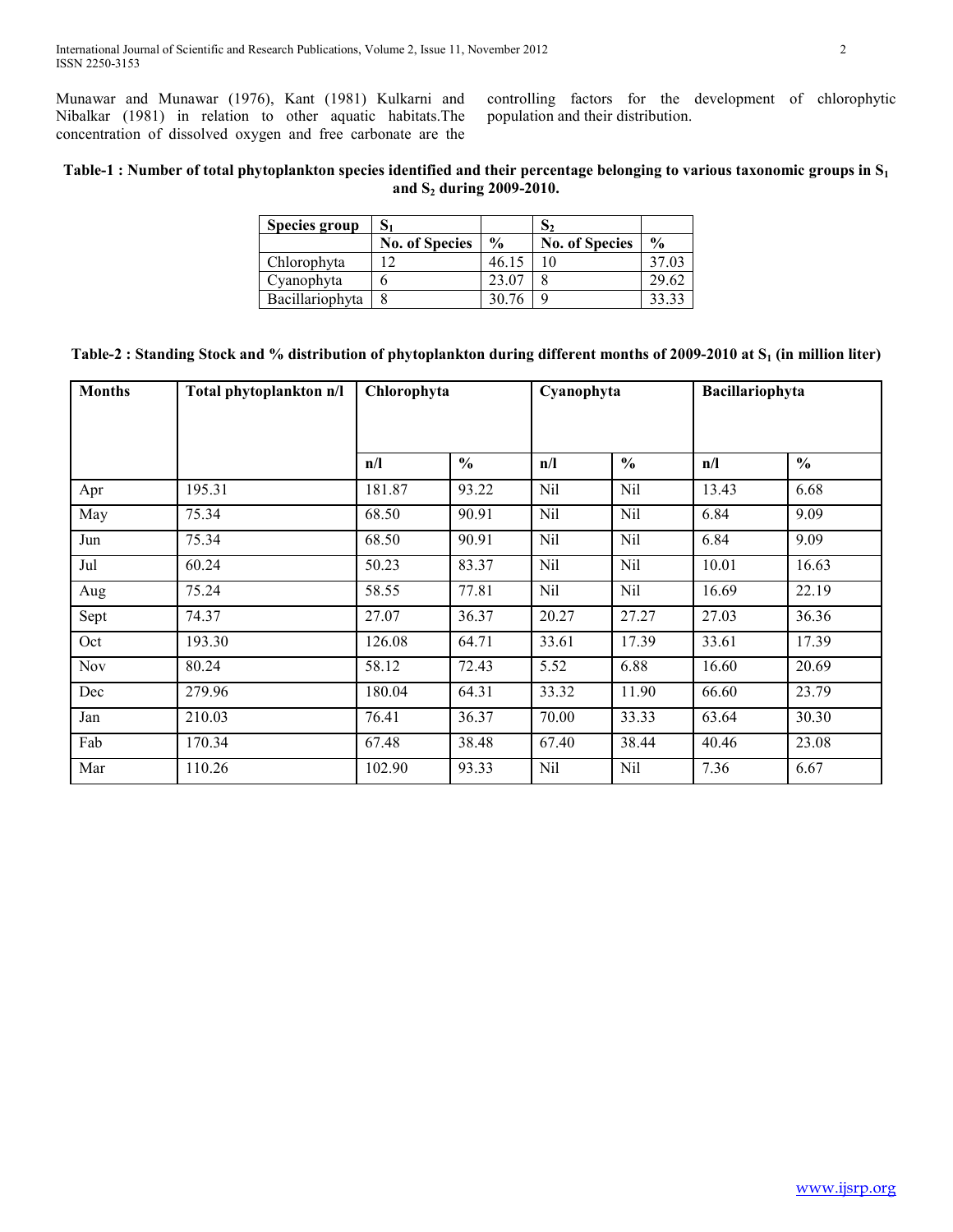

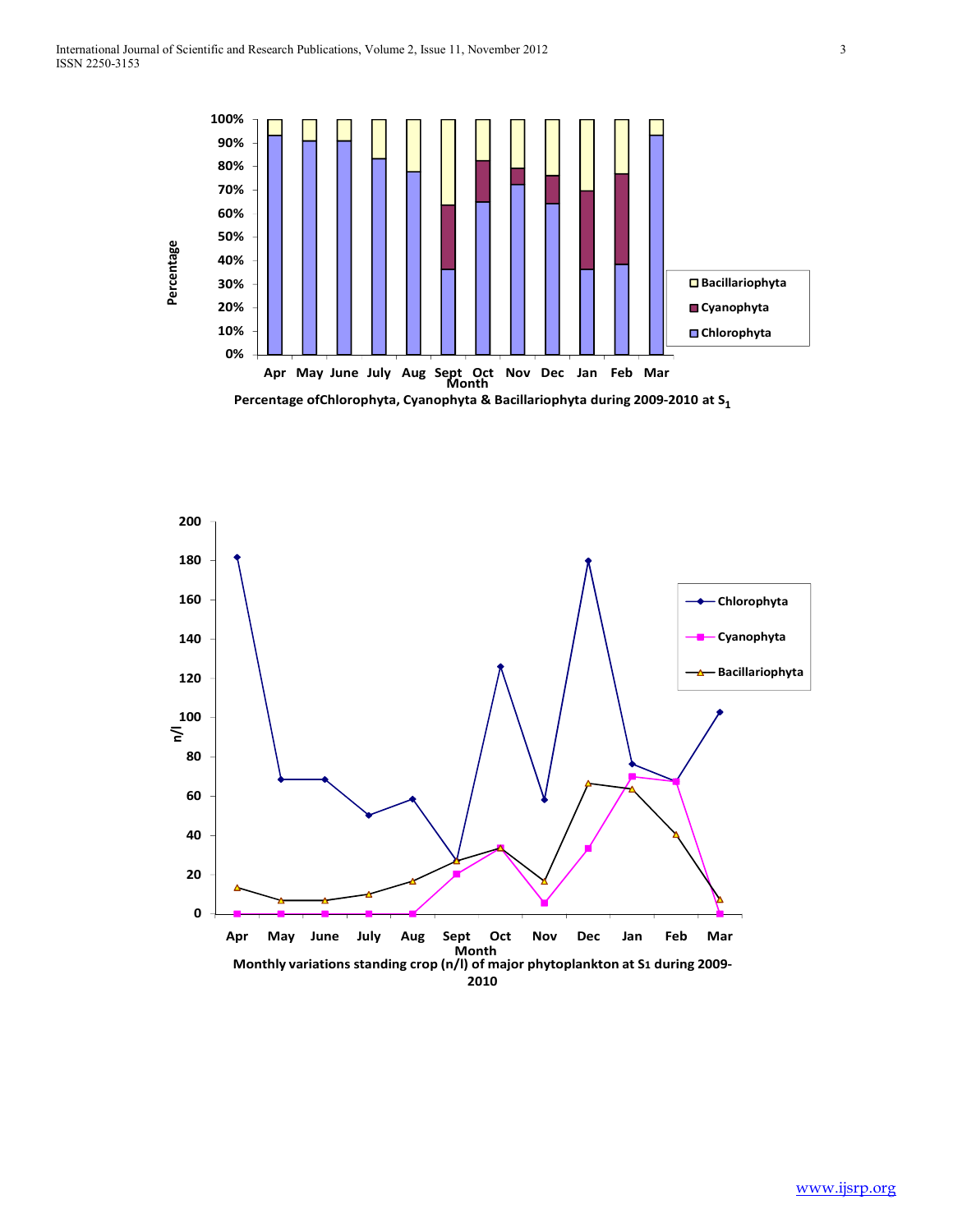| <b>Months</b> | <b>Total</b>  |       | Chlorophyta<br>Cyanophyta |       | Bacillariophyta |       |               |
|---------------|---------------|-------|---------------------------|-------|-----------------|-------|---------------|
|               | phytoplankton | n/l   | $\frac{6}{6}$             | n/l   | $\frac{6}{6}$   | n/l   | $\frac{6}{9}$ |
|               | n/l           |       |                           |       |                 |       |               |
| Apr           | 80.36         | 26.78 | 33.33                     | 26.78 | 33.33           | 26.95 | 33.34         |
| May           | 48.64         | 13.90 | 28.59                     | 13.86 | 28.52           | 20.88 | 42.89         |
| Jun           | 52.32         | 19.62 | 37.52                     | 13.04 | 24.93           | 19.66 | 37.55         |
| Jul           | 52.96         | 19.86 | 37.52                     | 19.86 | 37.52           | 13.24 | 24.96         |
| Aug           | 42.24         | 14.10 | 33.38                     | 14.06 | 33.30           | 14.08 | 33.32         |
| Sept          | 75.24         | 27.36 | 36.36                     | 20.52 | 27.27           | 27.36 | 36.37         |
| Oct           | 128.46        | 47.32 | 36.84                     | 33.78 | 26.30           | 47.36 | 36.86         |
| <b>Nov</b>    | 145.97        | 48.65 | 33.33                     | 48.66 | 33.34           | 48.66 | 33.33         |
| Dec           | 178.34        | 68.58 | 38.46                     | 54.87 | 30.77           | 54.89 | 30.77         |
| Jan           | 168.64        | 53.95 | 31.99                     | 47.21 | 28.00           | 67.48 | 40.01         |
| Feb           | 95.47         | 40.92 | 42.87                     | 20.46 | 21.44           | 34.09 | 35.69         |
| Mar           | 86.65         | 33.34 | 38.47                     | 19.99 | 23.08           | 33.32 | 38.45         |

|  |  |  |  |  |  | Table – 3: Standing Stock and % distribution of phytoplankton during different months of 2009-2010 at S <sub>2</sub> (in million liter) |
|--|--|--|--|--|--|-----------------------------------------------------------------------------------------------------------------------------------------|
|--|--|--|--|--|--|-----------------------------------------------------------------------------------------------------------------------------------------|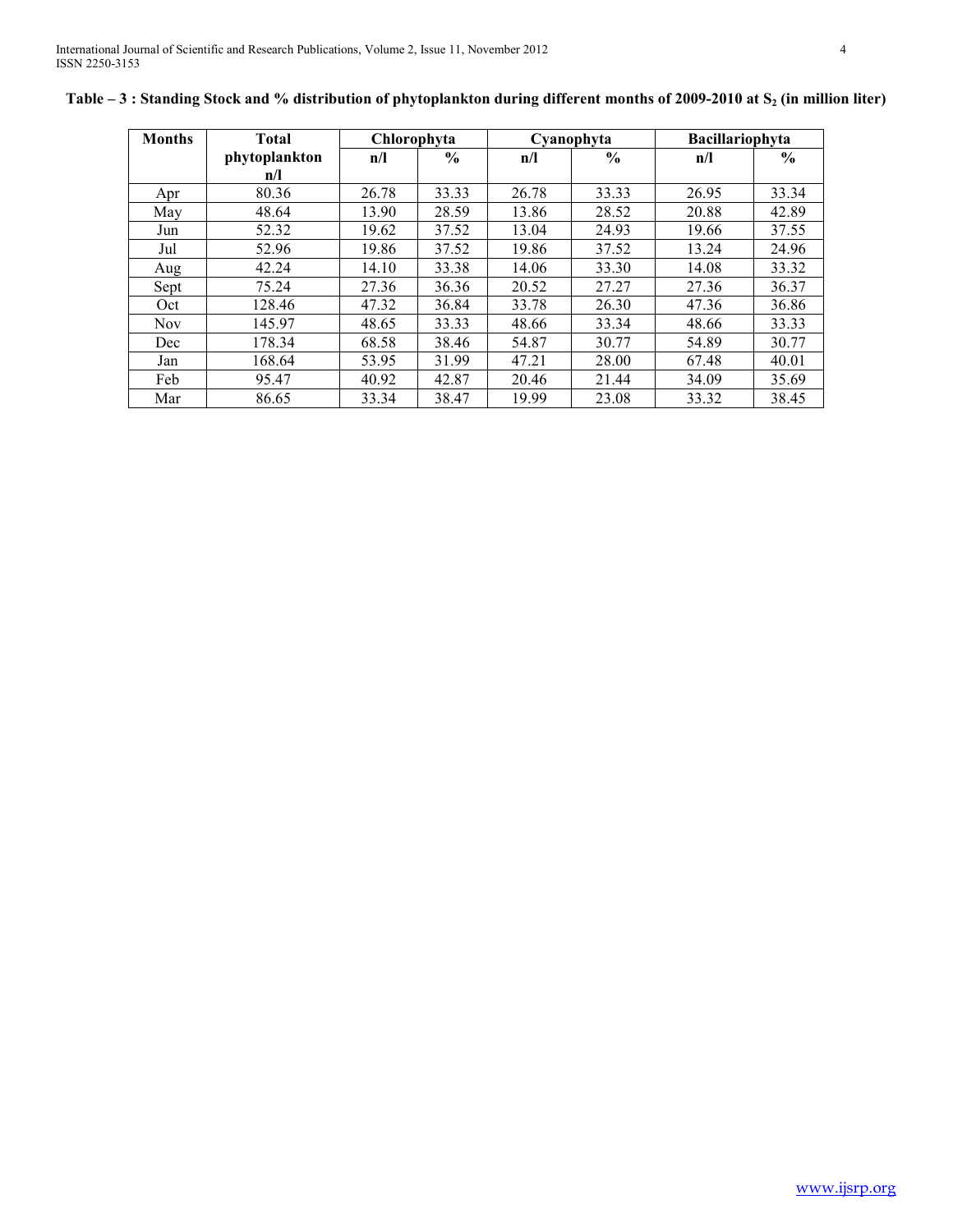

**S2**

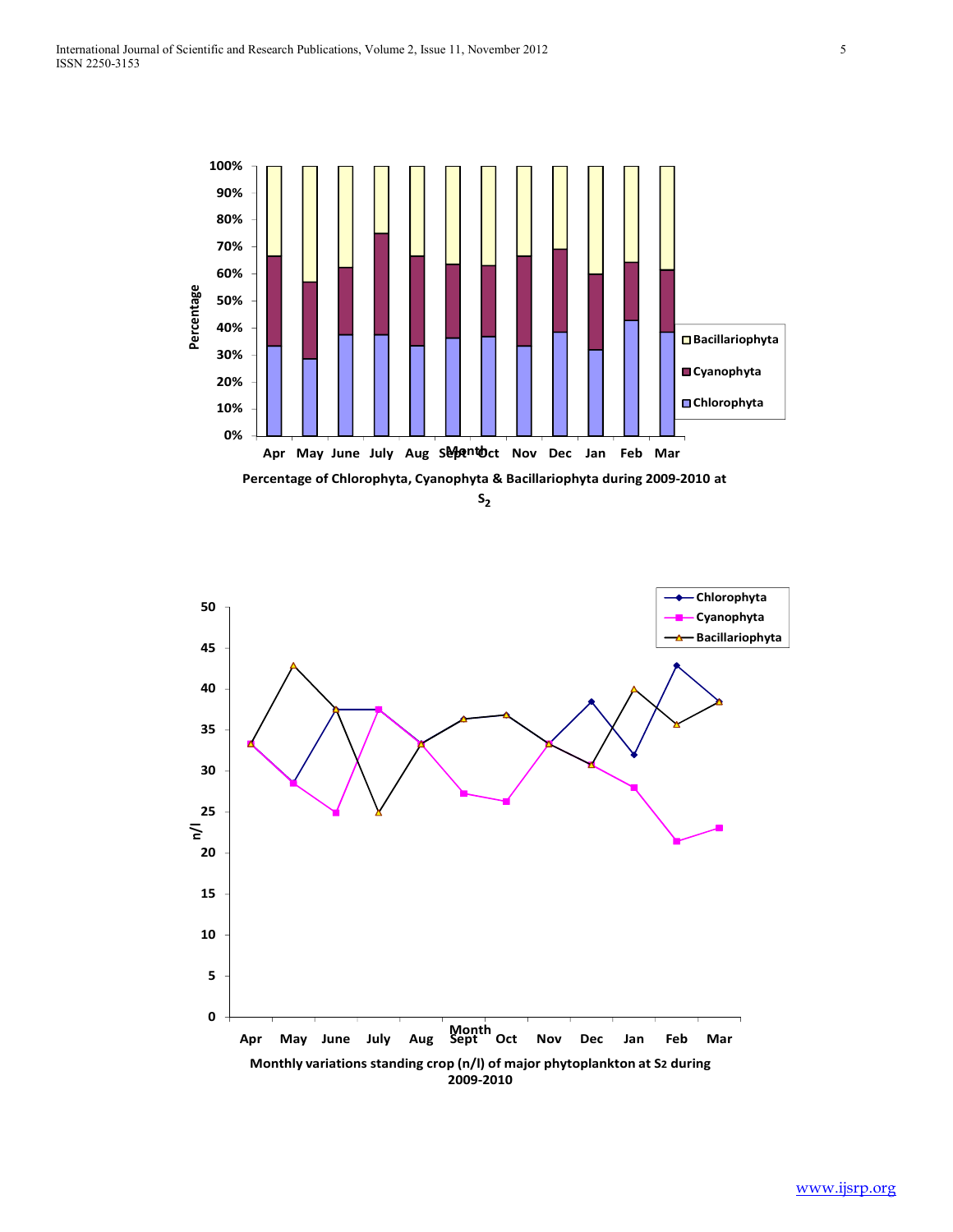# **Table -4 : List of available species of phytoplankton identified from 3 different stations (S1 and S2) during 2009-2010. Present (+), Absent (-)**

| <b>CHLOROPHYTA</b>                           | $S_1$          | $S_2$                    |
|----------------------------------------------|----------------|--------------------------|
| Euglena spirogyra Ehrenb                     | $+$            | $+$                      |
| Euglena acns Ehrenb                          | $\sim$         | $\blacksquare$           |
| Euglena viridis Ehrenb                       | $\sim$         | $+$                      |
| Euglena eliganas Ehrenb                      | $+$            | $\blacksquare$           |
| Volvox globater (L) Ehrenb                   | $\sim$         | $\blacksquare$           |
| Pandorina morum Mull                         | $\sim$         | $+$                      |
| Volvox aureas Klenin                         | $+$            | $\blacksquare$           |
| Chlorococcum humicolum (Naeg) Rabenh         | $\sim$         | $\blacksquare$           |
| Hydrodictyon idium lyenger                   | $\sim$         | $\blacksquare$           |
| Cladophora profunda Brand                    | $+$            | $\blacksquare$           |
| Cladophora glomerata (L) Kutz                | $+$            | $\overline{a}$           |
| Cladophora ephiophila Magnus and Wile        | $\sim$         | $+$                      |
| Cladophora callicoma Ag                      | $^{+}$         | $\blacksquare$           |
| Oedogonium coreatematum Wittr                | $\sim$         | $+$                      |
| Zygnema vanans Kutz                          | $\blacksquare$ | $\overline{a}$           |
| Zygnema peliosporum Wittr                    | $\blacksquare$ |                          |
| Zygnema pectinatum Vauch                     | $\blacksquare$ | $\overline{a}$           |
| Spriogrya fluviatilis Holse Var Africana     | $\sim$         | $\overline{a}$           |
| Desmidium cylindricum Grev.                  | $\sim$         | $\overline{a}$           |
| Spriogyra varians Kutz                       | $\sim$         | $\sim$                   |
| Spirogyra sctiformis (Reth) Kutz             | $+$            | $\sim$                   |
| Sprogyra longata Vauch                       | $+$            | $\sim$                   |
| Spirogyra weberi Kutz                        | $\sim$         | $+$                      |
| Spirogyra majuscule Hilse                    | $+$            | $\sim$                   |
| Cosmarium sp.                                | $\sim$         | $\sim$                   |
| Closterium lannceolatum Kutz                 | $\sim$         | $+$                      |
| Cosmarium botrylis Menegh (after Dobarb)     | $\sim$         | $\sim$                   |
| Cosmenum reniforme (Ralfs) Arch              | $\sim$         | $\blacksquare$           |
| Clopterium parvulam Naeg                     | $^{+}$         | $\blacksquare$           |
| Closterium venus Kutz                        | $\sim$         | $^{+}$                   |
| Clopterium paravulam Naeg                    | $^{+}$         | $\blacksquare$           |
| Closterium venus Kutz                        | $\blacksquare$ | $+$                      |
| Closterium cambicum Arch                     | $\blacksquare$ | $\overline{a}$           |
| Closterium ehrenbergii Menegh (after Lutman) | $\blacksquare$ |                          |
| Closterium leibleinii Kutz (after Steinecke) |                |                          |
| Closterium striolatum Ehrenb (after west)    | $\blacksquare$ | $\overline{a}$           |
| Estella botryoides W. West                   | $\blacksquare$ | $\overline{\phantom{a}}$ |
| Scenedesmus quardricauda Lurb                | $\blacksquare$ | $\blacksquare$           |
| Ankistrodesmus spinulosam Naeg               | $\blacksquare$ | $\blacksquare$           |
| Sphaerozosma rotate Grev                     | $\blacksquare$ | $\blacksquare$           |
| Ulothrix rodia Kutz                          | $+$            | $\blacksquare$           |
| Ulothrix variablilis Kutz                    | $\blacksquare$ | $^{+}$                   |
| Ulothrix oscilatoria Kutz                    | $\blacksquare$ | $\blacksquare$           |
| <b>BACILLARIOPHYTA</b>                       |                |                          |
| Amphora ovallis Kutz                         | $\blacksquare$ | $^{+}$                   |
| Cylotella comla (Her) Kuz var. affiris gum   | $\blacksquare$ | $\overline{\phantom{a}}$ |
| Baillaria paradoxa Gnel.                     | $\blacksquare$ | $^{+}$                   |
| Cymbella cistuba (Hempa) Grun                | $^{+}$         | $\blacksquare$           |
| Navicula mutica Kutz                         | $^{+}$         | $^{+}$                   |
| Gomphonema lanceolatum Ehrenb                | $+$            | $\overline{\phantom{a}}$ |
| Pinnularia gibba f. Subandulata Mayr         | $+$            | $+$                      |
|                                              | $+$            | $\blacksquare$           |
| Kelosira ganulata (E hr) Raif.               |                |                          |